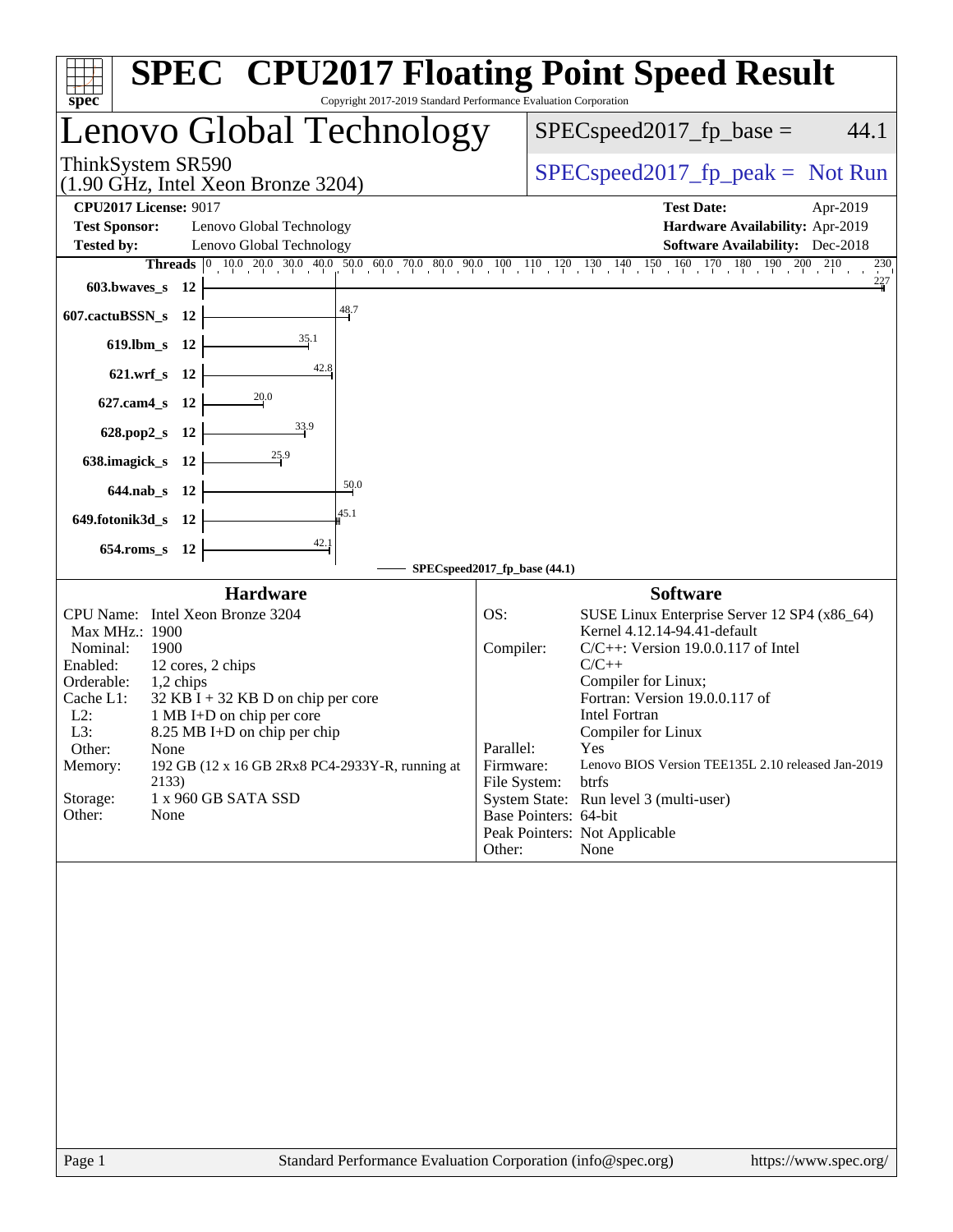

#### **[SPEC CPU2017 Floating Point Speed Result](http://www.spec.org/auto/cpu2017/Docs/result-fields.html#SPECCPU2017FloatingPointSpeedResult)** Copyright 2017-2019 Standard Performance Evaluation Corporation

## Lenovo Global Technology

(1.90 GHz, Intel Xeon Bronze 3204)

ThinkSystem SR590<br>  $(1.00 \text{ GHz. Intel Yes on Prans 3204})$   $SPEC speed2017<sub>rfp</sub> peak = Not Run$  $SPEC speed2017_fp\_base = 44.1$ 

**[Test Sponsor:](http://www.spec.org/auto/cpu2017/Docs/result-fields.html#TestSponsor)** Lenovo Global Technology **[Hardware Availability:](http://www.spec.org/auto/cpu2017/Docs/result-fields.html#HardwareAvailability)** Apr-2019

**[CPU2017 License:](http://www.spec.org/auto/cpu2017/Docs/result-fields.html#CPU2017License)** 9017 **[Test Date:](http://www.spec.org/auto/cpu2017/Docs/result-fields.html#TestDate)** Apr-2019 **[Tested by:](http://www.spec.org/auto/cpu2017/Docs/result-fields.html#Testedby)** Lenovo Global Technology **[Software Availability:](http://www.spec.org/auto/cpu2017/Docs/result-fields.html#SoftwareAvailability)** Dec-2018

### **[Results Table](http://www.spec.org/auto/cpu2017/Docs/result-fields.html#ResultsTable)**

|                                    | <b>Base</b>    |                |                |                |       |                | <b>Peak</b> |                |                |              |                |              |                |              |
|------------------------------------|----------------|----------------|----------------|----------------|-------|----------------|-------------|----------------|----------------|--------------|----------------|--------------|----------------|--------------|
| <b>Benchmark</b>                   | <b>Threads</b> | <b>Seconds</b> | Ratio          | <b>Seconds</b> | Ratio | <b>Seconds</b> | Ratio       | <b>Threads</b> | <b>Seconds</b> | <b>Ratio</b> | <b>Seconds</b> | <b>Ratio</b> | <b>Seconds</b> | <b>Ratio</b> |
| 603.bwayes s                       | 12             | 260            | 227            | 261            | 226   | 260            | 227         |                |                |              |                |              |                |              |
| 607.cactuBSSN s                    | 12             | 342            | 48.7           | 341            | 48.9  | 343            | 48.5        |                |                |              |                |              |                |              |
| $619.$ lbm s                       | 12             | 149            | 35.2           | 149            | 35.1  | 149            | 35.1        |                |                |              |                |              |                |              |
| $621.wrf$ s                        | 12             | 310            | 42.7           | 309            | 42.8  | 308            | 42.9        |                |                |              |                |              |                |              |
| $627$ .cam $4 \text{ s}$           | 12             | 442            | <b>20.0</b>    | 443            | 20.0  | 442            | 20.1        |                |                |              |                |              |                |              |
| $628.pop2_s$                       | 12             | 352            | 33.8           | 350            | 33.9  | 350            | 33.9        |                |                |              |                |              |                |              |
| 638.imagick_s                      | 12             | 556            | 25.9           | 556            | 25.9  | 557            | 25.9        |                |                |              |                |              |                |              |
| $644$ .nab s                       | 12             | 350            | 50.0           | 350            | 50.0  | 350            | 50.0        |                |                |              |                |              |                |              |
| 649.fotonik3d s                    | 12             | 202            | 45.1           | 201            | 45.4  | 206            | 44.3        |                |                |              |                |              |                |              |
| $654$ .roms s                      | 12             | 374            | 42.1           | 375            | 42.0  | 374            | 42.1        |                |                |              |                |              |                |              |
| $SPEC speed2017$ fp base =<br>44.1 |                |                |                |                |       |                |             |                |                |              |                |              |                |              |
| $SPECspeed2017_fp\_peak =$         |                |                | <b>Not Run</b> |                |       |                |             |                |                |              |                |              |                |              |

Results appear in the [order in which they were run.](http://www.spec.org/auto/cpu2017/Docs/result-fields.html#RunOrder) Bold underlined text [indicates a median measurement](http://www.spec.org/auto/cpu2017/Docs/result-fields.html#Median).

#### **[Operating System Notes](http://www.spec.org/auto/cpu2017/Docs/result-fields.html#OperatingSystemNotes)**

Stack size set to unlimited using "ulimit -s unlimited"

### **[General Notes](http://www.spec.org/auto/cpu2017/Docs/result-fields.html#GeneralNotes)**

Environment variables set by runcpu before the start of the run: KMP\_AFFINITY = "granularity=fine,compact" LD\_LIBRARY\_PATH = "/home/cpu2017-1.0.5-ic19/lib/intel64" OMP\_STACKSIZE = "192M"

 Binaries compiled on a system with 1x Intel Core i9-799X CPU + 32GB RAM memory using Redhat Enterprise Linux 7.5 Transparent Huge Pages enabled by default Prior to runcpu invocation Filesystem page cache synced and cleared with: sync; echo 3> /proc/sys/vm/drop\_caches Yes: The test sponsor attests, as of date of publication, that CVE-2017-5754 (Meltdown) is mitigated in the system as tested and documented. Yes: The test sponsor attests, as of date of publication, that CVE-2017-5753 (Spectre variant 1) is mitigated in the system as tested and documented. Yes: The test sponsor attests, as of date of publication, that CVE-2017-5715 (Spectre variant 2) is mitigated in the system as tested and documented. Yes: The test sponsor attests, as of date of publication, that CVE-2018-3640 (Spectre variant 3a) is mitigated in the system as tested and documented. Yes: The test sponsor attests, as of date of publication, that CVE-2018-3639 (Spectre variant 4) is mitigated in the system as tested and documented.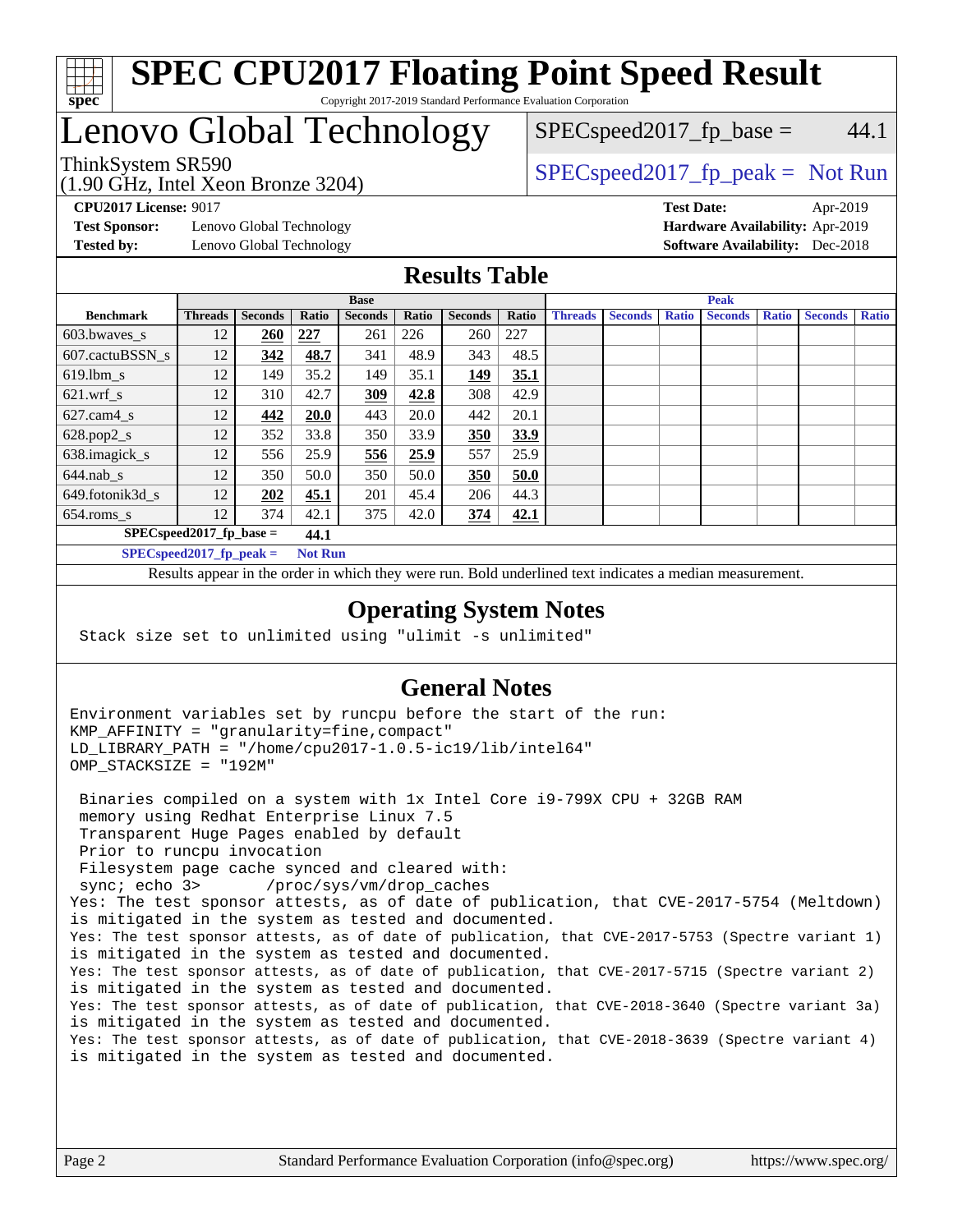|                                                                                     | <b>SPEC CPU2017 Floating Point Speed Result</b><br>Copyright 2017-2019 Standard Performance Evaluation Corporation<br>$spec^*$ |                                                                                                                                                             |          |  |  |  |  |
|-------------------------------------------------------------------------------------|--------------------------------------------------------------------------------------------------------------------------------|-------------------------------------------------------------------------------------------------------------------------------------------------------------|----------|--|--|--|--|
| Lenovo Global Technology                                                            |                                                                                                                                | $SPEC speed2017_fp\_base =$                                                                                                                                 | 44.1     |  |  |  |  |
| ThinkSystem SR590<br>$(1.90 \text{ GHz}, \text{Intel Xeon Bronze } 3204)$           |                                                                                                                                | $SPEC speed2017_fp\_peak = Not Run$                                                                                                                         |          |  |  |  |  |
| <b>CPU2017 License: 9017</b>                                                        |                                                                                                                                | <b>Test Date:</b>                                                                                                                                           | Apr-2019 |  |  |  |  |
| <b>Test Sponsor:</b><br>Lenovo Global Technology<br>Hardware Availability: Apr-2019 |                                                                                                                                |                                                                                                                                                             |          |  |  |  |  |
| <b>Tested by:</b><br>Lenovo Global Technology                                       |                                                                                                                                | <b>Software Availability:</b> Dec-2018                                                                                                                      |          |  |  |  |  |
|                                                                                     | <b>Platform Notes</b>                                                                                                          |                                                                                                                                                             |          |  |  |  |  |
| BIOS configuration:                                                                 |                                                                                                                                |                                                                                                                                                             |          |  |  |  |  |
| Choose Operating Mode set to Maximum Performance                                    |                                                                                                                                |                                                                                                                                                             |          |  |  |  |  |
| Choose Operating Mode set to Custom Mode                                            |                                                                                                                                |                                                                                                                                                             |          |  |  |  |  |
| CPU P-state Control set to Automatic                                                |                                                                                                                                |                                                                                                                                                             |          |  |  |  |  |
| MONITOR/MWAIT set to Enable                                                         |                                                                                                                                |                                                                                                                                                             |          |  |  |  |  |
| Adjacent Cache Prefetch set to disable                                              |                                                                                                                                |                                                                                                                                                             |          |  |  |  |  |
| Sysinfo program /home/cpu2017-1.0.5-ic19/bin/sysinfo                                |                                                                                                                                |                                                                                                                                                             |          |  |  |  |  |
| Rev: r5974 of 2018-05-19 9bcde8f2999c33d61f64985e45859ea9                           |                                                                                                                                |                                                                                                                                                             |          |  |  |  |  |
| running on linux-o16r Thu Apr 18 09:36:34 2019                                      |                                                                                                                                |                                                                                                                                                             |          |  |  |  |  |
|                                                                                     |                                                                                                                                |                                                                                                                                                             |          |  |  |  |  |
| SUT (System Under Test) info as seen by some common utilities.                      |                                                                                                                                |                                                                                                                                                             |          |  |  |  |  |
| For more information on this section, see                                           |                                                                                                                                |                                                                                                                                                             |          |  |  |  |  |
| https://www.spec.org/cpu2017/Docs/config.html#sysinfo                               |                                                                                                                                |                                                                                                                                                             |          |  |  |  |  |
|                                                                                     |                                                                                                                                |                                                                                                                                                             |          |  |  |  |  |
| From /proc/cpuinfo                                                                  |                                                                                                                                |                                                                                                                                                             |          |  |  |  |  |
| model name : Intel(R) Xeon(R) Bronze 3204 CPU @ 1.90GHz                             |                                                                                                                                |                                                                                                                                                             |          |  |  |  |  |
| "physical id"s (chips)<br>2                                                         |                                                                                                                                |                                                                                                                                                             |          |  |  |  |  |
| 12 "processors"                                                                     |                                                                                                                                |                                                                                                                                                             |          |  |  |  |  |
|                                                                                     |                                                                                                                                | cores, siblings (Caution: counting these is hw and system dependent. The following<br>excerpts from /proc/cpuinfo might not be reliable. Use with caution.) |          |  |  |  |  |
|                                                                                     |                                                                                                                                |                                                                                                                                                             |          |  |  |  |  |
|                                                                                     | cpu cores : 6                                                                                                                  |                                                                                                                                                             |          |  |  |  |  |
| siblings : 6<br>physical 0: cores 0 1 2 3 4 5                                       |                                                                                                                                |                                                                                                                                                             |          |  |  |  |  |
|                                                                                     |                                                                                                                                |                                                                                                                                                             |          |  |  |  |  |
|                                                                                     |                                                                                                                                |                                                                                                                                                             |          |  |  |  |  |
| physical 1: cores 0 1 2 3 4 5                                                       |                                                                                                                                |                                                                                                                                                             |          |  |  |  |  |
| From lscpu:                                                                         |                                                                                                                                |                                                                                                                                                             |          |  |  |  |  |
| Architecture:                                                                       | x86_64                                                                                                                         |                                                                                                                                                             |          |  |  |  |  |
| $CPU$ op-mode( $s$ ):                                                               | $32$ -bit, $64$ -bit                                                                                                           |                                                                                                                                                             |          |  |  |  |  |
| Byte Order:                                                                         | Little Endian                                                                                                                  |                                                                                                                                                             |          |  |  |  |  |
| CPU(s):                                                                             | 12                                                                                                                             |                                                                                                                                                             |          |  |  |  |  |
| On-line CPU(s) list:                                                                | $0 - 11$                                                                                                                       |                                                                                                                                                             |          |  |  |  |  |
| Thread(s) per core:                                                                 | 1                                                                                                                              |                                                                                                                                                             |          |  |  |  |  |
| $Core(s)$ per socket:                                                               | 6                                                                                                                              |                                                                                                                                                             |          |  |  |  |  |
| Socket(s):                                                                          | 2                                                                                                                              |                                                                                                                                                             |          |  |  |  |  |
| NUMA node(s):                                                                       | 2                                                                                                                              |                                                                                                                                                             |          |  |  |  |  |
| Vendor ID:                                                                          | GenuineIntel                                                                                                                   |                                                                                                                                                             |          |  |  |  |  |
| CPU family:                                                                         | 6                                                                                                                              |                                                                                                                                                             |          |  |  |  |  |
| Model:                                                                              | 85                                                                                                                             |                                                                                                                                                             |          |  |  |  |  |
| Model name:                                                                         |                                                                                                                                | $Intel(R) Xeon(R) Bronze 3204 CPU @ 1.90GHz$                                                                                                                |          |  |  |  |  |
| Stepping:                                                                           | 6                                                                                                                              |                                                                                                                                                             |          |  |  |  |  |
| CPU MHz:                                                                            | 1900.000                                                                                                                       |                                                                                                                                                             |          |  |  |  |  |
| BogoMIPS:                                                                           | 3800.00                                                                                                                        |                                                                                                                                                             |          |  |  |  |  |
| Virtualization:<br>L1d cache:                                                       | $VT - x$                                                                                                                       |                                                                                                                                                             |          |  |  |  |  |
| Lli cache:                                                                          | 32K<br>32K                                                                                                                     |                                                                                                                                                             |          |  |  |  |  |
| L2 cache:                                                                           | 1024K                                                                                                                          |                                                                                                                                                             |          |  |  |  |  |
| L3 cache:                                                                           | 8448K                                                                                                                          |                                                                                                                                                             |          |  |  |  |  |
|                                                                                     | (Continued on next page)                                                                                                       |                                                                                                                                                             |          |  |  |  |  |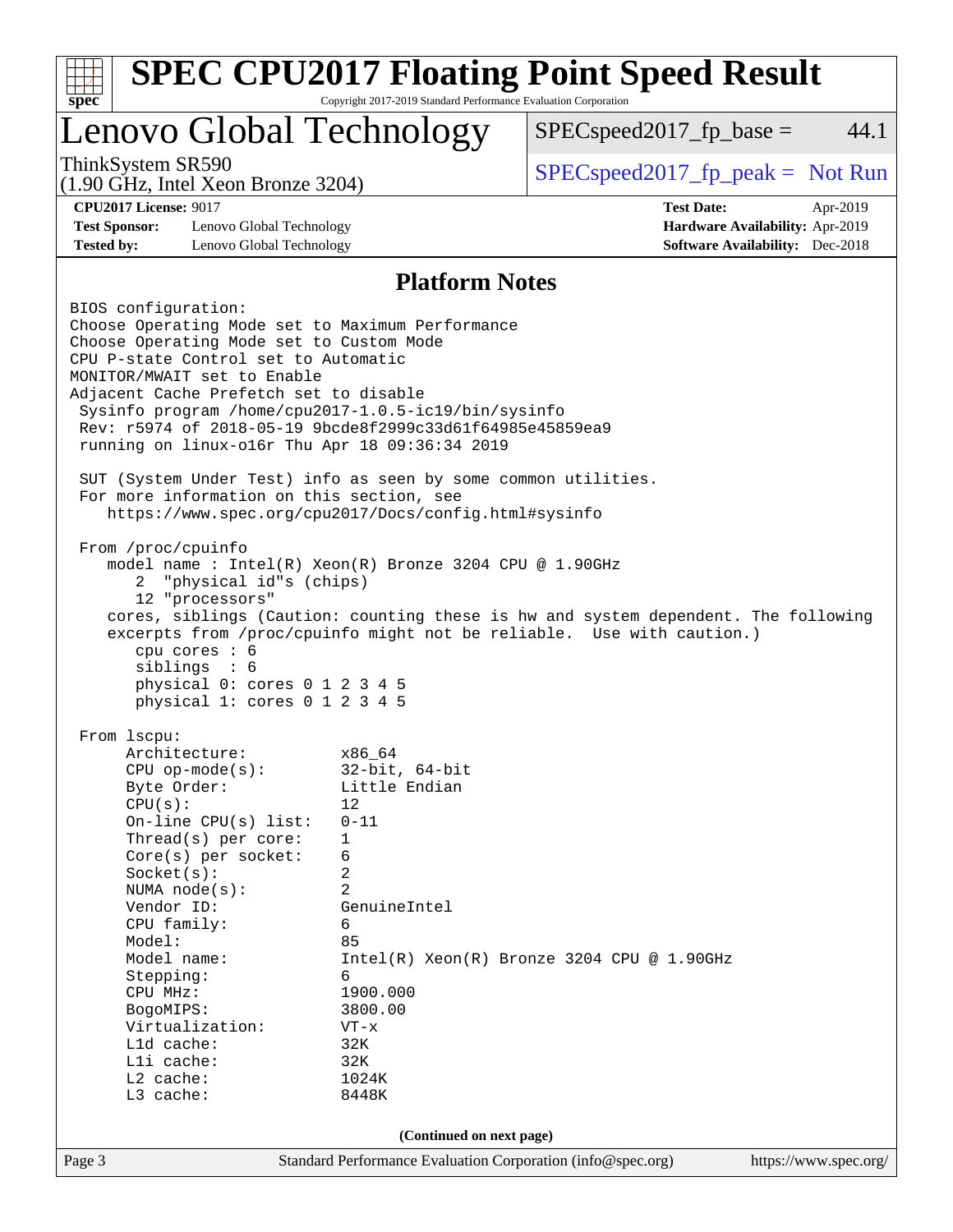| <b>SPEC CPU2017 Floating Point Speed Result</b><br>spec<br>Copyright 2017-2019 Standard Performance Evaluation Corporation                                                                                                                                                                                                                                                                                                                                                                                                                                                                                                                                                                                                                                                                                                                                                                                                                                                                                                                                                                                                                                                                                                                                                                                                                                                                                                                                                                                                                                                                                                                                                                                                                                                                                                                                               |                                                               |
|--------------------------------------------------------------------------------------------------------------------------------------------------------------------------------------------------------------------------------------------------------------------------------------------------------------------------------------------------------------------------------------------------------------------------------------------------------------------------------------------------------------------------------------------------------------------------------------------------------------------------------------------------------------------------------------------------------------------------------------------------------------------------------------------------------------------------------------------------------------------------------------------------------------------------------------------------------------------------------------------------------------------------------------------------------------------------------------------------------------------------------------------------------------------------------------------------------------------------------------------------------------------------------------------------------------------------------------------------------------------------------------------------------------------------------------------------------------------------------------------------------------------------------------------------------------------------------------------------------------------------------------------------------------------------------------------------------------------------------------------------------------------------------------------------------------------------------------------------------------------------|---------------------------------------------------------------|
| Lenovo Global Technology                                                                                                                                                                                                                                                                                                                                                                                                                                                                                                                                                                                                                                                                                                                                                                                                                                                                                                                                                                                                                                                                                                                                                                                                                                                                                                                                                                                                                                                                                                                                                                                                                                                                                                                                                                                                                                                 | 44.1<br>$SPEC speed2017fp base =$                             |
| ThinkSystem SR590<br>$(1.90 \text{ GHz}, \text{Intel Xeon Bronze } 3204)$                                                                                                                                                                                                                                                                                                                                                                                                                                                                                                                                                                                                                                                                                                                                                                                                                                                                                                                                                                                                                                                                                                                                                                                                                                                                                                                                                                                                                                                                                                                                                                                                                                                                                                                                                                                                | $SPEC speed2017fr peak = Not Run$                             |
| <b>CPU2017 License: 9017</b>                                                                                                                                                                                                                                                                                                                                                                                                                                                                                                                                                                                                                                                                                                                                                                                                                                                                                                                                                                                                                                                                                                                                                                                                                                                                                                                                                                                                                                                                                                                                                                                                                                                                                                                                                                                                                                             | <b>Test Date:</b><br>Apr-2019                                 |
| <b>Test Sponsor:</b><br>Lenovo Global Technology                                                                                                                                                                                                                                                                                                                                                                                                                                                                                                                                                                                                                                                                                                                                                                                                                                                                                                                                                                                                                                                                                                                                                                                                                                                                                                                                                                                                                                                                                                                                                                                                                                                                                                                                                                                                                         | Hardware Availability: Apr-2019                               |
| <b>Tested by:</b><br>Lenovo Global Technology                                                                                                                                                                                                                                                                                                                                                                                                                                                                                                                                                                                                                                                                                                                                                                                                                                                                                                                                                                                                                                                                                                                                                                                                                                                                                                                                                                                                                                                                                                                                                                                                                                                                                                                                                                                                                            | <b>Software Availability:</b> Dec-2018                        |
| <b>Platform Notes (Continued)</b>                                                                                                                                                                                                                                                                                                                                                                                                                                                                                                                                                                                                                                                                                                                                                                                                                                                                                                                                                                                                                                                                                                                                                                                                                                                                                                                                                                                                                                                                                                                                                                                                                                                                                                                                                                                                                                        |                                                               |
| $0 - 5$<br>NUMA $node0$ $CPU(s)$ :<br>NUMA nodel CPU(s):<br>$6 - 11$<br>Flags:<br>pat pse36 clflush dts acpi mmx fxsr sse sse2 ss ht tm pbe syscall nx pdpelgb rdtscp<br>lm constant_tsc art arch_perfmon pebs bts rep_good nopl xtopology nonstop_tsc cpuid<br>aperfmperf pni pclmulqdq dtes64 monitor ds_cpl vmx smx est tm2 ssse3 sdbg fma cx16<br>xtpr pdcm pcid dca sse4_1 sse4_2 x2apic movbe popcnt tsc_deadline_timer aes xsave<br>avx f16c rdrand lahf_lm abm 3dnowprefetch cpuid_fault epb cat_13 cdp_13<br>invpcid_single ssbd mba ibrs ibpb stibp tpr_shadow vnmi flexpriority ept vpid<br>fsgsbase tsc_adjust bmil hle avx2 smep bmi2 erms invpcid rtm cqm mpx rdt_a avx512f<br>avx512dq rdseed adx smap clflushopt clwb intel_pt avx512cd avx512bw avx512vl<br>xsaveopt xsavec xgetbvl xsaves cqm_llc cqm_occup_llc cqm_mbm_total cqm_mbm_local<br>dtherm arat pln pts hwp_epp pku ospke avx512_vnni flush_lld arch_capabilities<br>/proc/cpuinfo cache data<br>cache size : 8448 KB<br>From numactl --hardware WARNING: a numactl 'node' might or might not correspond to a<br>physical chip.<br>$available: 2 nodes (0-1)$<br>node 0 cpus: 0 1 2 3 4 5<br>node 0 size: 96062 MB<br>node 0 free: 95641 MB<br>node 1 cpus: 6 7 8 9 10 11<br>node 1 size: 96714 MB<br>node 1 free: 96274 MB<br>node distances:<br>node<br>$\Omega$<br>1<br>0:<br>10<br>21<br>1:<br>21<br>10<br>From /proc/meminfo<br>MemTotal:<br>197404004 kB<br>0<br>HugePages_Total:<br>Hugepagesize:<br>2048 kB<br>From /etc/*release* /etc/*version*<br>SuSE-release:<br>SUSE Linux Enterprise Server 12 (x86_64)<br>$VERSION = 12$<br>$PATCHLEVEL = 4$<br># This file is deprecated and will be removed in a future service pack or release.<br># Please check /etc/os-release for details about this release.<br>os-release:<br>NAME="SLES"<br>VERSION="12-SP4"<br>VERSION_ID="12.4" | fpu vme de pse tsc msr pae mce cx8 apic sep mtrr pge mca cmov |
| (Continued on next page)                                                                                                                                                                                                                                                                                                                                                                                                                                                                                                                                                                                                                                                                                                                                                                                                                                                                                                                                                                                                                                                                                                                                                                                                                                                                                                                                                                                                                                                                                                                                                                                                                                                                                                                                                                                                                                                 |                                                               |
| Standard Performance Evaluation Corporation (info@spec.org)<br>Page 4                                                                                                                                                                                                                                                                                                                                                                                                                                                                                                                                                                                                                                                                                                                                                                                                                                                                                                                                                                                                                                                                                                                                                                                                                                                                                                                                                                                                                                                                                                                                                                                                                                                                                                                                                                                                    | https://www.spec.org/                                         |
|                                                                                                                                                                                                                                                                                                                                                                                                                                                                                                                                                                                                                                                                                                                                                                                                                                                                                                                                                                                                                                                                                                                                                                                                                                                                                                                                                                                                                                                                                                                                                                                                                                                                                                                                                                                                                                                                          |                                                               |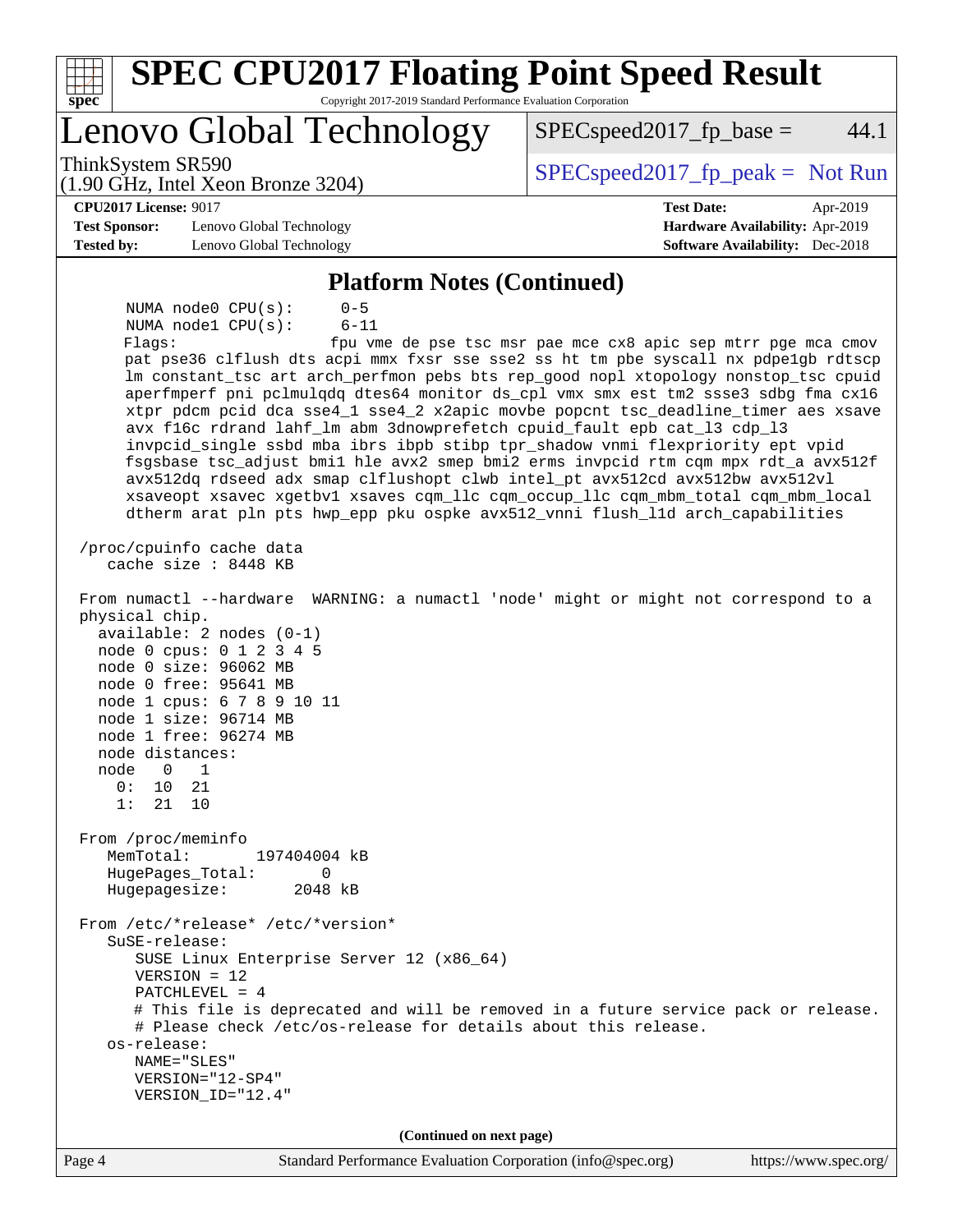

#### **[SPEC CPU2017 Floating Point Speed Result](http://www.spec.org/auto/cpu2017/Docs/result-fields.html#SPECCPU2017FloatingPointSpeedResult)** Copyright 2017-2019 Standard Performance Evaluation Corporation

Lenovo Global Technology

 $SPEC speed2017_fp\_base = 44.1$ 

(1.90 GHz, Intel Xeon Bronze 3204)

ThinkSystem SR590<br>  $(1.00 \text{ GHz. Intel Yes} \text{ Prenze } 3204)$   $SPEC speed2017\_fp\_peak = Not Run$ 

**[Test Sponsor:](http://www.spec.org/auto/cpu2017/Docs/result-fields.html#TestSponsor)** Lenovo Global Technology **[Hardware Availability:](http://www.spec.org/auto/cpu2017/Docs/result-fields.html#HardwareAvailability)** Apr-2019 **[Tested by:](http://www.spec.org/auto/cpu2017/Docs/result-fields.html#Testedby)** Lenovo Global Technology **[Software Availability:](http://www.spec.org/auto/cpu2017/Docs/result-fields.html#SoftwareAvailability)** Dec-2018

**[CPU2017 License:](http://www.spec.org/auto/cpu2017/Docs/result-fields.html#CPU2017License)** 9017 **[Test Date:](http://www.spec.org/auto/cpu2017/Docs/result-fields.html#TestDate)** Apr-2019

### **[Platform Notes \(Continued\)](http://www.spec.org/auto/cpu2017/Docs/result-fields.html#PlatformNotes)**

Page 5 Standard Performance Evaluation Corporation [\(info@spec.org\)](mailto:info@spec.org) <https://www.spec.org/> PRETTY\_NAME="SUSE Linux Enterprise Server 12 SP4" ID="sles" ANSI\_COLOR="0;32" CPE\_NAME="cpe:/o:suse:sles:12:sp4" uname -a: Linux linux-o16r 4.12.14-94.41-default #1 SMP Wed Oct 31 12:25:04 UTC 2018 (3090901) x86\_64 x86\_64 x86\_64 GNU/Linux Kernel self-reported vulnerability status: CVE-2017-5754 (Meltdown): Not affected CVE-2017-5753 (Spectre variant 1): Mitigation: \_\_user pointer sanitization CVE-2017-5715 (Spectre variant 2): Mitigation: Indirect Branch Restricted Speculation, IBPB, IBRS\_FW run-level 3 Apr 18 09:35 SPEC is set to: /home/cpu2017-1.0.5-ic19 Filesystem Type Size Used Avail Use% Mounted on /dev/sda3 btrfs 740G 35G 705G 5% /home Additional information from dmidecode follows. WARNING: Use caution when you interpret this section. The 'dmidecode' program reads system data which is "intended to allow hardware to be accurately determined", but the intent may not be met, as there are frequent changes to hardware, firmware, and the "DMTF SMBIOS" standard. BIOS Lenovo -[TEE135L-2.10]- 01/10/2019 Memory: 4x NO DIMM NO DIMM 12x SK Hynix HMA82GR7CJR8N-WM 16 GB 2 rank 2933, configured at 2133 (End of data from sysinfo program) **[Compiler Version Notes](http://www.spec.org/auto/cpu2017/Docs/result-fields.html#CompilerVersionNotes)** ============================================================================== CC 619.lbm\_s(base) 638.imagick\_s(base) 644.nab\_s(base) ------------------------------------------------------------------------------ Intel(R) C Intel(R) 64 Compiler for applications running on Intel(R)  $64$ , Version 19.0.0.117 Build 20180804 Copyright (C) 1985-2018 Intel Corporation. All rights reserved. ------------------------------------------------------------------------------ ============================================================================== FC 607.cactuBSSN\_s(base) ------------------------------------------------------------------------------ **(Continued on next page)**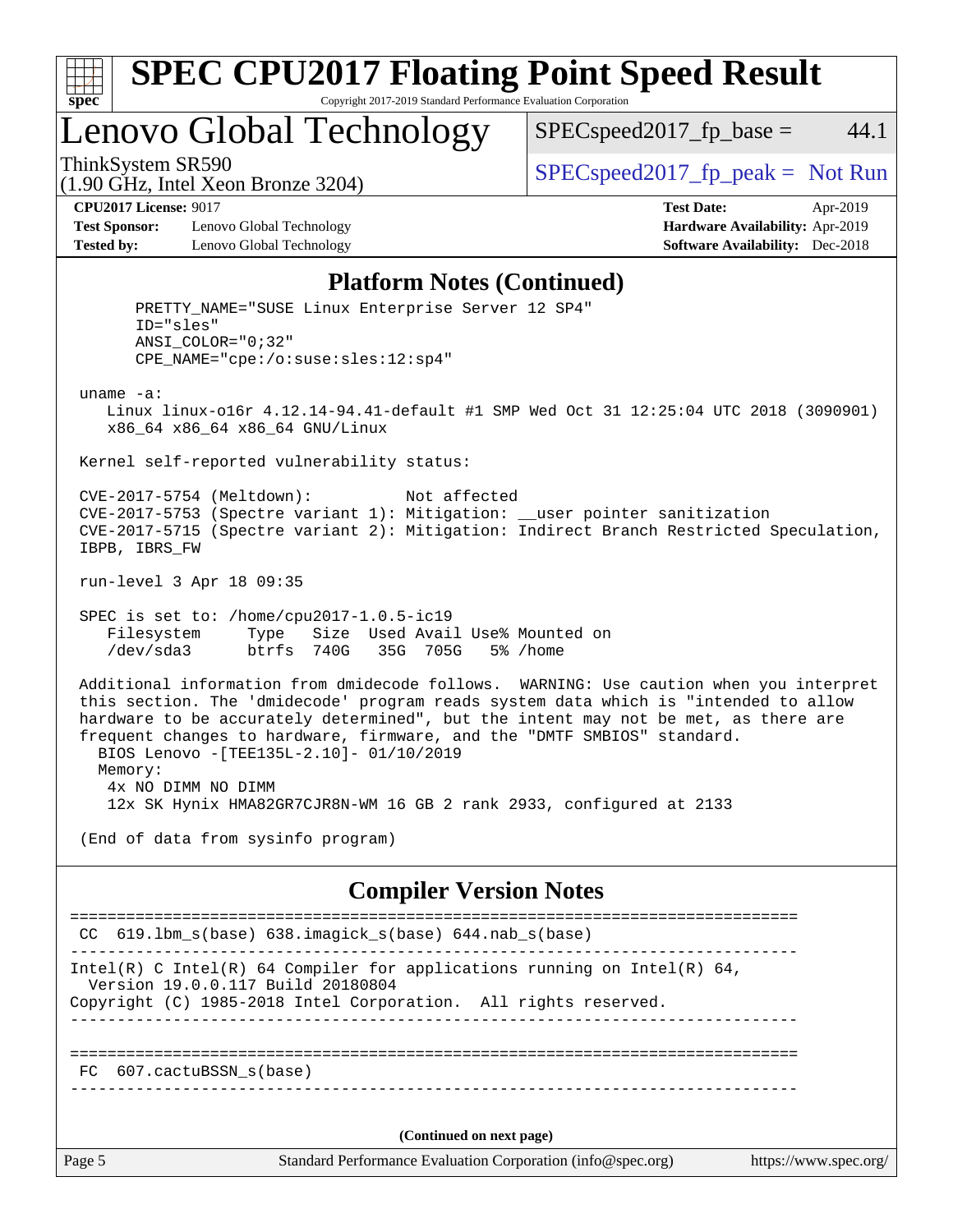

# **[SPEC CPU2017 Floating Point Speed Result](http://www.spec.org/auto/cpu2017/Docs/result-fields.html#SPECCPU2017FloatingPointSpeedResult)**

Copyright 2017-2019 Standard Performance Evaluation Corporation

### Lenovo Global Technology

ThinkSystem SR590<br>(1.00 GHz, Intel Year Bronze 3204) [SPECspeed2017\\_fp\\_peak =](http://www.spec.org/auto/cpu2017/Docs/result-fields.html#SPECspeed2017fppeak) Not Run

 $SPEC speed2017_fp\_base = 44.1$ 

#### (1.90 GHz, Intel Xeon Bronze 3204)

**[CPU2017 License:](http://www.spec.org/auto/cpu2017/Docs/result-fields.html#CPU2017License)** 9017 **[Test Date:](http://www.spec.org/auto/cpu2017/Docs/result-fields.html#TestDate)** Apr-2019 **[Test Sponsor:](http://www.spec.org/auto/cpu2017/Docs/result-fields.html#TestSponsor)** Lenovo Global Technology **[Hardware Availability:](http://www.spec.org/auto/cpu2017/Docs/result-fields.html#HardwareAvailability)** Apr-2019 **[Tested by:](http://www.spec.org/auto/cpu2017/Docs/result-fields.html#Testedby)** Lenovo Global Technology **[Software Availability:](http://www.spec.org/auto/cpu2017/Docs/result-fields.html#SoftwareAvailability)** Dec-2018

### **[Compiler Version Notes \(Continued\)](http://www.spec.org/auto/cpu2017/Docs/result-fields.html#CompilerVersionNotes)**

| Intel(R) $C++$ Intel(R) 64 Compiler for applications running on Intel(R) 64,<br>Version 19.0.0.117 Build 20180804                                                                                                                                   |  |  |  |  |  |  |
|-----------------------------------------------------------------------------------------------------------------------------------------------------------------------------------------------------------------------------------------------------|--|--|--|--|--|--|
| Copyright (C) 1985-2018 Intel Corporation. All rights reserved.<br>Intel(R) C Intel(R) 64 Compiler for applications running on Intel(R) 64,<br>Version 19.0.0.117 Build 20180804                                                                    |  |  |  |  |  |  |
| Copyright (C) 1985-2018 Intel Corporation. All rights reserved.<br>Intel(R) Fortran Intel(R) 64 Compiler for applications running on Intel(R)<br>64, Version 19.0.0.117 Build 20180804                                                              |  |  |  |  |  |  |
| Copyright (C) 1985-2018 Intel Corporation. All rights reserved.                                                                                                                                                                                     |  |  |  |  |  |  |
| FC 603.bwaves s(base) 649.fotonik3d s(base) 654.roms s(base)                                                                                                                                                                                        |  |  |  |  |  |  |
| $Intel(R)$ Fortran Intel(R) 64 Compiler for applications running on Intel(R)<br>64, Version 19.0.0.117 Build 20180804<br>Copyright (C) 1985-2018 Intel Corporation. All rights reserved.                                                            |  |  |  |  |  |  |
| CC $621.wrf s(base) 627.cam4 s(base) 628.pop2 s(base)$                                                                                                                                                                                              |  |  |  |  |  |  |
|                                                                                                                                                                                                                                                     |  |  |  |  |  |  |
| Intel(R) Fortran Intel(R) 64 Compiler for applications running on Intel(R)<br>64, Version 19.0.0.117 Build 20180804                                                                                                                                 |  |  |  |  |  |  |
| Copyright (C) 1985-2018 Intel Corporation. All rights reserved.<br>Intel(R) C Intel(R) 64 Compiler for applications running on Intel(R) 64,<br>Version 19.0.0.117 Build 20180804<br>Copyright (C) 1985-2018 Intel Corporation. All rights reserved. |  |  |  |  |  |  |
|                                                                                                                                                                                                                                                     |  |  |  |  |  |  |

### **[Base Compiler Invocation](http://www.spec.org/auto/cpu2017/Docs/result-fields.html#BaseCompilerInvocation)**

[C benchmarks](http://www.spec.org/auto/cpu2017/Docs/result-fields.html#Cbenchmarks): [icc -m64 -std=c11](http://www.spec.org/cpu2017/results/res2019q2/cpu2017-20190429-12851.flags.html#user_CCbase_intel_icc_64bit_c11_33ee0cdaae7deeeab2a9725423ba97205ce30f63b9926c2519791662299b76a0318f32ddfffdc46587804de3178b4f9328c46fa7c2b0cd779d7a61945c91cd35)

[Fortran benchmarks](http://www.spec.org/auto/cpu2017/Docs/result-fields.html#Fortranbenchmarks): [ifort -m64](http://www.spec.org/cpu2017/results/res2019q2/cpu2017-20190429-12851.flags.html#user_FCbase_intel_ifort_64bit_24f2bb282fbaeffd6157abe4f878425411749daecae9a33200eee2bee2fe76f3b89351d69a8130dd5949958ce389cf37ff59a95e7a40d588e8d3a57e0c3fd751)

[Benchmarks using both Fortran and C](http://www.spec.org/auto/cpu2017/Docs/result-fields.html#BenchmarksusingbothFortranandC): [ifort -m64](http://www.spec.org/cpu2017/results/res2019q2/cpu2017-20190429-12851.flags.html#user_CC_FCbase_intel_ifort_64bit_24f2bb282fbaeffd6157abe4f878425411749daecae9a33200eee2bee2fe76f3b89351d69a8130dd5949958ce389cf37ff59a95e7a40d588e8d3a57e0c3fd751) [icc -m64 -std=c11](http://www.spec.org/cpu2017/results/res2019q2/cpu2017-20190429-12851.flags.html#user_CC_FCbase_intel_icc_64bit_c11_33ee0cdaae7deeeab2a9725423ba97205ce30f63b9926c2519791662299b76a0318f32ddfffdc46587804de3178b4f9328c46fa7c2b0cd779d7a61945c91cd35)

[Benchmarks using Fortran, C, and C++:](http://www.spec.org/auto/cpu2017/Docs/result-fields.html#BenchmarksusingFortranCandCXX) [icpc -m64](http://www.spec.org/cpu2017/results/res2019q2/cpu2017-20190429-12851.flags.html#user_CC_CXX_FCbase_intel_icpc_64bit_4ecb2543ae3f1412ef961e0650ca070fec7b7afdcd6ed48761b84423119d1bf6bdf5cad15b44d48e7256388bc77273b966e5eb805aefd121eb22e9299b2ec9d9) [icc -m64 -std=c11](http://www.spec.org/cpu2017/results/res2019q2/cpu2017-20190429-12851.flags.html#user_CC_CXX_FCbase_intel_icc_64bit_c11_33ee0cdaae7deeeab2a9725423ba97205ce30f63b9926c2519791662299b76a0318f32ddfffdc46587804de3178b4f9328c46fa7c2b0cd779d7a61945c91cd35) [ifort -m64](http://www.spec.org/cpu2017/results/res2019q2/cpu2017-20190429-12851.flags.html#user_CC_CXX_FCbase_intel_ifort_64bit_24f2bb282fbaeffd6157abe4f878425411749daecae9a33200eee2bee2fe76f3b89351d69a8130dd5949958ce389cf37ff59a95e7a40d588e8d3a57e0c3fd751)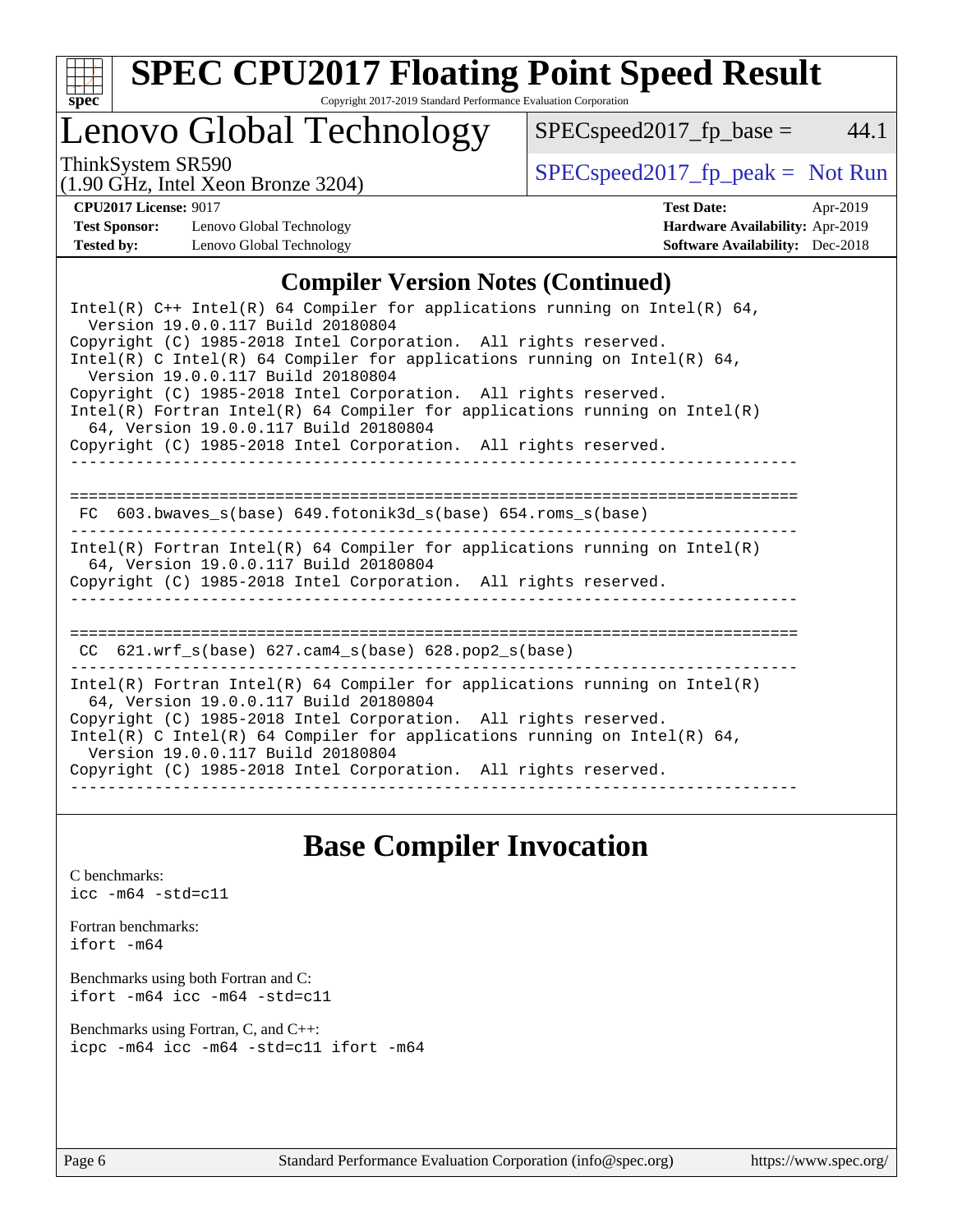

### **[SPEC CPU2017 Floating Point Speed Result](http://www.spec.org/auto/cpu2017/Docs/result-fields.html#SPECCPU2017FloatingPointSpeedResult)** Copyright 2017-2019 Standard Performance Evaluation Corporation

### Lenovo Global Technology

(1.90 GHz, Intel Xeon Bronze 3204)

ThinkSystem SR590<br>  $(1.00 \text{ GHz. Intel Yes on Prans 3204})$   $SPEC speed2017<sub>rfp</sub> peak = Not Run$ 

 $SPEC speed2017<sub>fp</sub> base = 44.1$ 

**[Test Sponsor:](http://www.spec.org/auto/cpu2017/Docs/result-fields.html#TestSponsor)** Lenovo Global Technology **[Hardware Availability:](http://www.spec.org/auto/cpu2017/Docs/result-fields.html#HardwareAvailability)** Apr-2019 **[Tested by:](http://www.spec.org/auto/cpu2017/Docs/result-fields.html#Testedby)** Lenovo Global Technology **[Software Availability:](http://www.spec.org/auto/cpu2017/Docs/result-fields.html#SoftwareAvailability)** Dec-2018

**[CPU2017 License:](http://www.spec.org/auto/cpu2017/Docs/result-fields.html#CPU2017License)** 9017 **[Test Date:](http://www.spec.org/auto/cpu2017/Docs/result-fields.html#TestDate)** Apr-2019

### **[Base Portability Flags](http://www.spec.org/auto/cpu2017/Docs/result-fields.html#BasePortabilityFlags)**

 603.bwaves\_s: [-DSPEC\\_LP64](http://www.spec.org/cpu2017/results/res2019q2/cpu2017-20190429-12851.flags.html#suite_basePORTABILITY603_bwaves_s_DSPEC_LP64) 607.cactuBSSN\_s: [-DSPEC\\_LP64](http://www.spec.org/cpu2017/results/res2019q2/cpu2017-20190429-12851.flags.html#suite_basePORTABILITY607_cactuBSSN_s_DSPEC_LP64) 619.lbm\_s: [-DSPEC\\_LP64](http://www.spec.org/cpu2017/results/res2019q2/cpu2017-20190429-12851.flags.html#suite_basePORTABILITY619_lbm_s_DSPEC_LP64) 621.wrf\_s: [-DSPEC\\_LP64](http://www.spec.org/cpu2017/results/res2019q2/cpu2017-20190429-12851.flags.html#suite_basePORTABILITY621_wrf_s_DSPEC_LP64) [-DSPEC\\_CASE\\_FLAG](http://www.spec.org/cpu2017/results/res2019q2/cpu2017-20190429-12851.flags.html#b621.wrf_s_baseCPORTABILITY_DSPEC_CASE_FLAG) [-convert big\\_endian](http://www.spec.org/cpu2017/results/res2019q2/cpu2017-20190429-12851.flags.html#user_baseFPORTABILITY621_wrf_s_convert_big_endian_c3194028bc08c63ac5d04de18c48ce6d347e4e562e8892b8bdbdc0214820426deb8554edfa529a3fb25a586e65a3d812c835984020483e7e73212c4d31a38223) 627.cam4\_s: [-DSPEC\\_LP64](http://www.spec.org/cpu2017/results/res2019q2/cpu2017-20190429-12851.flags.html#suite_basePORTABILITY627_cam4_s_DSPEC_LP64) [-DSPEC\\_CASE\\_FLAG](http://www.spec.org/cpu2017/results/res2019q2/cpu2017-20190429-12851.flags.html#b627.cam4_s_baseCPORTABILITY_DSPEC_CASE_FLAG) 628.pop2\_s: [-DSPEC\\_LP64](http://www.spec.org/cpu2017/results/res2019q2/cpu2017-20190429-12851.flags.html#suite_basePORTABILITY628_pop2_s_DSPEC_LP64) [-DSPEC\\_CASE\\_FLAG](http://www.spec.org/cpu2017/results/res2019q2/cpu2017-20190429-12851.flags.html#b628.pop2_s_baseCPORTABILITY_DSPEC_CASE_FLAG) [-convert big\\_endian](http://www.spec.org/cpu2017/results/res2019q2/cpu2017-20190429-12851.flags.html#user_baseFPORTABILITY628_pop2_s_convert_big_endian_c3194028bc08c63ac5d04de18c48ce6d347e4e562e8892b8bdbdc0214820426deb8554edfa529a3fb25a586e65a3d812c835984020483e7e73212c4d31a38223) [-assume byterecl](http://www.spec.org/cpu2017/results/res2019q2/cpu2017-20190429-12851.flags.html#user_baseFPORTABILITY628_pop2_s_assume_byterecl_7e47d18b9513cf18525430bbf0f2177aa9bf368bc7a059c09b2c06a34b53bd3447c950d3f8d6c70e3faf3a05c8557d66a5798b567902e8849adc142926523472) 638.imagick\_s: [-DSPEC\\_LP64](http://www.spec.org/cpu2017/results/res2019q2/cpu2017-20190429-12851.flags.html#suite_basePORTABILITY638_imagick_s_DSPEC_LP64) 644.nab\_s: [-DSPEC\\_LP64](http://www.spec.org/cpu2017/results/res2019q2/cpu2017-20190429-12851.flags.html#suite_basePORTABILITY644_nab_s_DSPEC_LP64) 649.fotonik3d\_s: [-DSPEC\\_LP64](http://www.spec.org/cpu2017/results/res2019q2/cpu2017-20190429-12851.flags.html#suite_basePORTABILITY649_fotonik3d_s_DSPEC_LP64) 654.roms\_s: [-DSPEC\\_LP64](http://www.spec.org/cpu2017/results/res2019q2/cpu2017-20190429-12851.flags.html#suite_basePORTABILITY654_roms_s_DSPEC_LP64)

### **[Base Optimization Flags](http://www.spec.org/auto/cpu2017/Docs/result-fields.html#BaseOptimizationFlags)**

[C benchmarks](http://www.spec.org/auto/cpu2017/Docs/result-fields.html#Cbenchmarks):

[-xCORE-AVX512](http://www.spec.org/cpu2017/results/res2019q2/cpu2017-20190429-12851.flags.html#user_CCbase_f-xCORE-AVX512) [-ipo](http://www.spec.org/cpu2017/results/res2019q2/cpu2017-20190429-12851.flags.html#user_CCbase_f-ipo) [-O3](http://www.spec.org/cpu2017/results/res2019q2/cpu2017-20190429-12851.flags.html#user_CCbase_f-O3) [-no-prec-div](http://www.spec.org/cpu2017/results/res2019q2/cpu2017-20190429-12851.flags.html#user_CCbase_f-no-prec-div) [-qopt-prefetch](http://www.spec.org/cpu2017/results/res2019q2/cpu2017-20190429-12851.flags.html#user_CCbase_f-qopt-prefetch) [-ffinite-math-only](http://www.spec.org/cpu2017/results/res2019q2/cpu2017-20190429-12851.flags.html#user_CCbase_f_finite_math_only_cb91587bd2077682c4b38af759c288ed7c732db004271a9512da14a4f8007909a5f1427ecbf1a0fb78ff2a814402c6114ac565ca162485bbcae155b5e4258871) [-qopt-mem-layout-trans=3](http://www.spec.org/cpu2017/results/res2019q2/cpu2017-20190429-12851.flags.html#user_CCbase_f-qopt-mem-layout-trans_de80db37974c74b1f0e20d883f0b675c88c3b01e9d123adea9b28688d64333345fb62bc4a798493513fdb68f60282f9a726aa07f478b2f7113531aecce732043) [-qopenmp](http://www.spec.org/cpu2017/results/res2019q2/cpu2017-20190429-12851.flags.html#user_CCbase_qopenmp_16be0c44f24f464004c6784a7acb94aca937f053568ce72f94b139a11c7c168634a55f6653758ddd83bcf7b8463e8028bb0b48b77bcddc6b78d5d95bb1df2967) [-DSPEC\\_OPENMP](http://www.spec.org/cpu2017/results/res2019q2/cpu2017-20190429-12851.flags.html#suite_CCbase_DSPEC_OPENMP)

[Fortran benchmarks](http://www.spec.org/auto/cpu2017/Docs/result-fields.html#Fortranbenchmarks):

[-DSPEC\\_OPENMP](http://www.spec.org/cpu2017/results/res2019q2/cpu2017-20190429-12851.flags.html#suite_FCbase_DSPEC_OPENMP) [-xCORE-AVX512](http://www.spec.org/cpu2017/results/res2019q2/cpu2017-20190429-12851.flags.html#user_FCbase_f-xCORE-AVX512) [-ipo](http://www.spec.org/cpu2017/results/res2019q2/cpu2017-20190429-12851.flags.html#user_FCbase_f-ipo) [-O3](http://www.spec.org/cpu2017/results/res2019q2/cpu2017-20190429-12851.flags.html#user_FCbase_f-O3) [-no-prec-div](http://www.spec.org/cpu2017/results/res2019q2/cpu2017-20190429-12851.flags.html#user_FCbase_f-no-prec-div) [-qopt-prefetch](http://www.spec.org/cpu2017/results/res2019q2/cpu2017-20190429-12851.flags.html#user_FCbase_f-qopt-prefetch) [-ffinite-math-only](http://www.spec.org/cpu2017/results/res2019q2/cpu2017-20190429-12851.flags.html#user_FCbase_f_finite_math_only_cb91587bd2077682c4b38af759c288ed7c732db004271a9512da14a4f8007909a5f1427ecbf1a0fb78ff2a814402c6114ac565ca162485bbcae155b5e4258871) [-qopt-mem-layout-trans=3](http://www.spec.org/cpu2017/results/res2019q2/cpu2017-20190429-12851.flags.html#user_FCbase_f-qopt-mem-layout-trans_de80db37974c74b1f0e20d883f0b675c88c3b01e9d123adea9b28688d64333345fb62bc4a798493513fdb68f60282f9a726aa07f478b2f7113531aecce732043) [-qopenmp](http://www.spec.org/cpu2017/results/res2019q2/cpu2017-20190429-12851.flags.html#user_FCbase_qopenmp_16be0c44f24f464004c6784a7acb94aca937f053568ce72f94b139a11c7c168634a55f6653758ddd83bcf7b8463e8028bb0b48b77bcddc6b78d5d95bb1df2967) [-nostandard-realloc-lhs](http://www.spec.org/cpu2017/results/res2019q2/cpu2017-20190429-12851.flags.html#user_FCbase_f_2003_std_realloc_82b4557e90729c0f113870c07e44d33d6f5a304b4f63d4c15d2d0f1fab99f5daaed73bdb9275d9ae411527f28b936061aa8b9c8f2d63842963b95c9dd6426b8a) [-align array32byte](http://www.spec.org/cpu2017/results/res2019q2/cpu2017-20190429-12851.flags.html#user_FCbase_align_array32byte_b982fe038af199962ba9a80c053b8342c548c85b40b8e86eb3cc33dee0d7986a4af373ac2d51c3f7cf710a18d62fdce2948f201cd044323541f22fc0fffc51b6)

[Benchmarks using both Fortran and C](http://www.spec.org/auto/cpu2017/Docs/result-fields.html#BenchmarksusingbothFortranandC):

[-xCORE-AVX512](http://www.spec.org/cpu2017/results/res2019q2/cpu2017-20190429-12851.flags.html#user_CC_FCbase_f-xCORE-AVX512) [-ipo](http://www.spec.org/cpu2017/results/res2019q2/cpu2017-20190429-12851.flags.html#user_CC_FCbase_f-ipo) [-O3](http://www.spec.org/cpu2017/results/res2019q2/cpu2017-20190429-12851.flags.html#user_CC_FCbase_f-O3) [-no-prec-div](http://www.spec.org/cpu2017/results/res2019q2/cpu2017-20190429-12851.flags.html#user_CC_FCbase_f-no-prec-div) [-qopt-prefetch](http://www.spec.org/cpu2017/results/res2019q2/cpu2017-20190429-12851.flags.html#user_CC_FCbase_f-qopt-prefetch) [-ffinite-math-only](http://www.spec.org/cpu2017/results/res2019q2/cpu2017-20190429-12851.flags.html#user_CC_FCbase_f_finite_math_only_cb91587bd2077682c4b38af759c288ed7c732db004271a9512da14a4f8007909a5f1427ecbf1a0fb78ff2a814402c6114ac565ca162485bbcae155b5e4258871) [-qopt-mem-layout-trans=3](http://www.spec.org/cpu2017/results/res2019q2/cpu2017-20190429-12851.flags.html#user_CC_FCbase_f-qopt-mem-layout-trans_de80db37974c74b1f0e20d883f0b675c88c3b01e9d123adea9b28688d64333345fb62bc4a798493513fdb68f60282f9a726aa07f478b2f7113531aecce732043) [-qopenmp](http://www.spec.org/cpu2017/results/res2019q2/cpu2017-20190429-12851.flags.html#user_CC_FCbase_qopenmp_16be0c44f24f464004c6784a7acb94aca937f053568ce72f94b139a11c7c168634a55f6653758ddd83bcf7b8463e8028bb0b48b77bcddc6b78d5d95bb1df2967) [-DSPEC\\_OPENMP](http://www.spec.org/cpu2017/results/res2019q2/cpu2017-20190429-12851.flags.html#suite_CC_FCbase_DSPEC_OPENMP) [-nostandard-realloc-lhs](http://www.spec.org/cpu2017/results/res2019q2/cpu2017-20190429-12851.flags.html#user_CC_FCbase_f_2003_std_realloc_82b4557e90729c0f113870c07e44d33d6f5a304b4f63d4c15d2d0f1fab99f5daaed73bdb9275d9ae411527f28b936061aa8b9c8f2d63842963b95c9dd6426b8a) [-align array32byte](http://www.spec.org/cpu2017/results/res2019q2/cpu2017-20190429-12851.flags.html#user_CC_FCbase_align_array32byte_b982fe038af199962ba9a80c053b8342c548c85b40b8e86eb3cc33dee0d7986a4af373ac2d51c3f7cf710a18d62fdce2948f201cd044323541f22fc0fffc51b6)

[Benchmarks using Fortran, C, and C++:](http://www.spec.org/auto/cpu2017/Docs/result-fields.html#BenchmarksusingFortranCandCXX)

[-xCORE-AVX512](http://www.spec.org/cpu2017/results/res2019q2/cpu2017-20190429-12851.flags.html#user_CC_CXX_FCbase_f-xCORE-AVX512) [-ipo](http://www.spec.org/cpu2017/results/res2019q2/cpu2017-20190429-12851.flags.html#user_CC_CXX_FCbase_f-ipo) [-O3](http://www.spec.org/cpu2017/results/res2019q2/cpu2017-20190429-12851.flags.html#user_CC_CXX_FCbase_f-O3) [-no-prec-div](http://www.spec.org/cpu2017/results/res2019q2/cpu2017-20190429-12851.flags.html#user_CC_CXX_FCbase_f-no-prec-div) [-qopt-prefetch](http://www.spec.org/cpu2017/results/res2019q2/cpu2017-20190429-12851.flags.html#user_CC_CXX_FCbase_f-qopt-prefetch) [-ffinite-math-only](http://www.spec.org/cpu2017/results/res2019q2/cpu2017-20190429-12851.flags.html#user_CC_CXX_FCbase_f_finite_math_only_cb91587bd2077682c4b38af759c288ed7c732db004271a9512da14a4f8007909a5f1427ecbf1a0fb78ff2a814402c6114ac565ca162485bbcae155b5e4258871) [-qopt-mem-layout-trans=3](http://www.spec.org/cpu2017/results/res2019q2/cpu2017-20190429-12851.flags.html#user_CC_CXX_FCbase_f-qopt-mem-layout-trans_de80db37974c74b1f0e20d883f0b675c88c3b01e9d123adea9b28688d64333345fb62bc4a798493513fdb68f60282f9a726aa07f478b2f7113531aecce732043) [-qopenmp](http://www.spec.org/cpu2017/results/res2019q2/cpu2017-20190429-12851.flags.html#user_CC_CXX_FCbase_qopenmp_16be0c44f24f464004c6784a7acb94aca937f053568ce72f94b139a11c7c168634a55f6653758ddd83bcf7b8463e8028bb0b48b77bcddc6b78d5d95bb1df2967) [-DSPEC\\_OPENMP](http://www.spec.org/cpu2017/results/res2019q2/cpu2017-20190429-12851.flags.html#suite_CC_CXX_FCbase_DSPEC_OPENMP) [-nostandard-realloc-lhs](http://www.spec.org/cpu2017/results/res2019q2/cpu2017-20190429-12851.flags.html#user_CC_CXX_FCbase_f_2003_std_realloc_82b4557e90729c0f113870c07e44d33d6f5a304b4f63d4c15d2d0f1fab99f5daaed73bdb9275d9ae411527f28b936061aa8b9c8f2d63842963b95c9dd6426b8a) [-align array32byte](http://www.spec.org/cpu2017/results/res2019q2/cpu2017-20190429-12851.flags.html#user_CC_CXX_FCbase_align_array32byte_b982fe038af199962ba9a80c053b8342c548c85b40b8e86eb3cc33dee0d7986a4af373ac2d51c3f7cf710a18d62fdce2948f201cd044323541f22fc0fffc51b6)

The flags files that were used to format this result can be browsed at

<http://www.spec.org/cpu2017/flags/Intel-ic19.0-official-linux64.2019-01-15.html> <http://www.spec.org/cpu2017/flags/Lenovo-Platform-SPECcpu2017-Flags-V1.2-CLX-A.html>

You can also download the XML flags sources by saving the following links: <http://www.spec.org/cpu2017/flags/Intel-ic19.0-official-linux64.2019-01-15.xml> <http://www.spec.org/cpu2017/flags/Lenovo-Platform-SPECcpu2017-Flags-V1.2-CLX-A.xml>